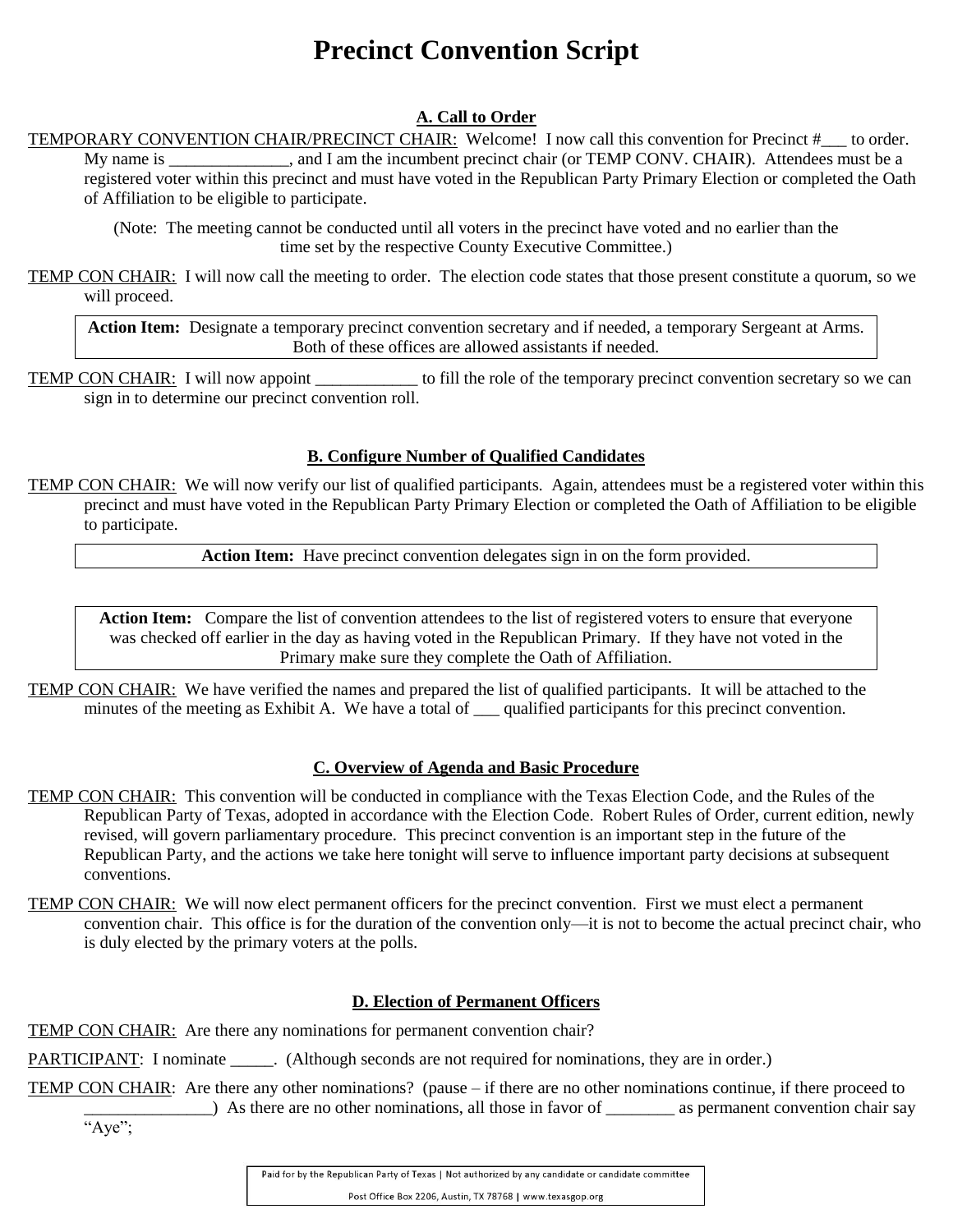## ALL: Aye

TEMP CON CHAIR: All opposed, say "No" The Aye's have it. will now serve as the permanent convention chair.

#### TEMP CON CHAIR:

(At this time, the permanent convention chair will preside).

PERMANENT CONVENTION CHAIR: Thank you for choosing me as your permanent convention chair. We will now elect a permanent convention secretary.

PERM CON CHAIR: Are there any nominations for permanent secretary?

PARTICIPANT: I nominate \_\_\_\_\_\_.

PERM CON CHAIR: Are there any other nominations? (pause) As there are no other nominations, all those in favor of as permanent precinct convention secretary say "Aye"

## ALL: Aye

PERM CON CHAIR: All opposed say "No"? (pause) \_\_\_\_\_\_\_ has been elected as our permanent convention secretary. Thank you for your service.

**Action Item:** If needed appoint a permanent assistant secretary, Sergeant at Arms and assistant.

#### **E. Announcement of County/District Convention**

**Action Item:** Obtain the allotted number of delegates and alternates for your precinct from your County Chair.

PERM CON CHAIR: As permanent convention chair, I will now announce that qualified participants are present and that the convention is entitled to elect delegates and alternates to represent the precinct at our county/SD convention. That convention will convene on Saturday, March 24th. The time and location has been set by our County Executive Committee, and will take place at \_\_\_\_\_\_\_\_\_ at \_\_\_\_\_\_ am/pm. Anyone wishing to serve on a committee for the county/SD convention should let the county chair know of their interest in advance of the meeting.

## **F. Election of Delegates and Alternates**

PERM CON CHAIR: One purpose of the precinct convention is to elect delegates and alternates to the county/senatorial district convention. Any participant may place a name in nomination. The convention first elects delegates and then alternates, both by majority vote.The precinct convention secretary must certify to the convention that all elected delegates and alternates are qualified by virtue of having voted in the Republican primary election in that precinct or are a registered voter within the precinct and has completed the Oath of Affiliation. Attendance at the precinct convention is not required in order to be elected to the county/SD convention. However, the final list of delegates and alternates must be approved at the precinct convention. *No additional names may be added once the precinct convention adjourns.*

**Action item:** Select delegates. You may need to discuss the method on which you will choose delegates, either one at a time or as a slate. There could also be a blended process if necessary.

## **OPTION ONE: Delegate nomination process: Electing one delegate at a time**

- PERM CON CHAIR: Nominations for delegates to the County/SD Convention are now in order. According to the Party, we are allowed \_\_\_ delegates and \_\_\_ alternates from our precinct. I have already received notice from \_\_\_ Republicans from our precinct who are not able to attend tonight's meeting because of their role as election judges but wish to attend the County Convention. They are:
- PARTICIPANT: I move we nominate these same people. (If questions arise, be prepared to tell the delegates who these individuals are and their party activities).
- PARTICIPANT: I move to vote on each individual separately.
- PERM CON CHAIR: This motion is in order and, according to Robert's Rules of Order, when a motion contains a series of unrelated items, each item must be voted on separately upon the demand of one member. So we will consider each person separately.

PARTICIPANT: I move we nominate \_\_\_\_\_\_ as a delegate for the county/SD convention.

Paid for by the Republican Party of Texas | Not authorized by any candidate or candidate committee Post Office Box 2206, Austin, TX 78768 | www.texasgop.org